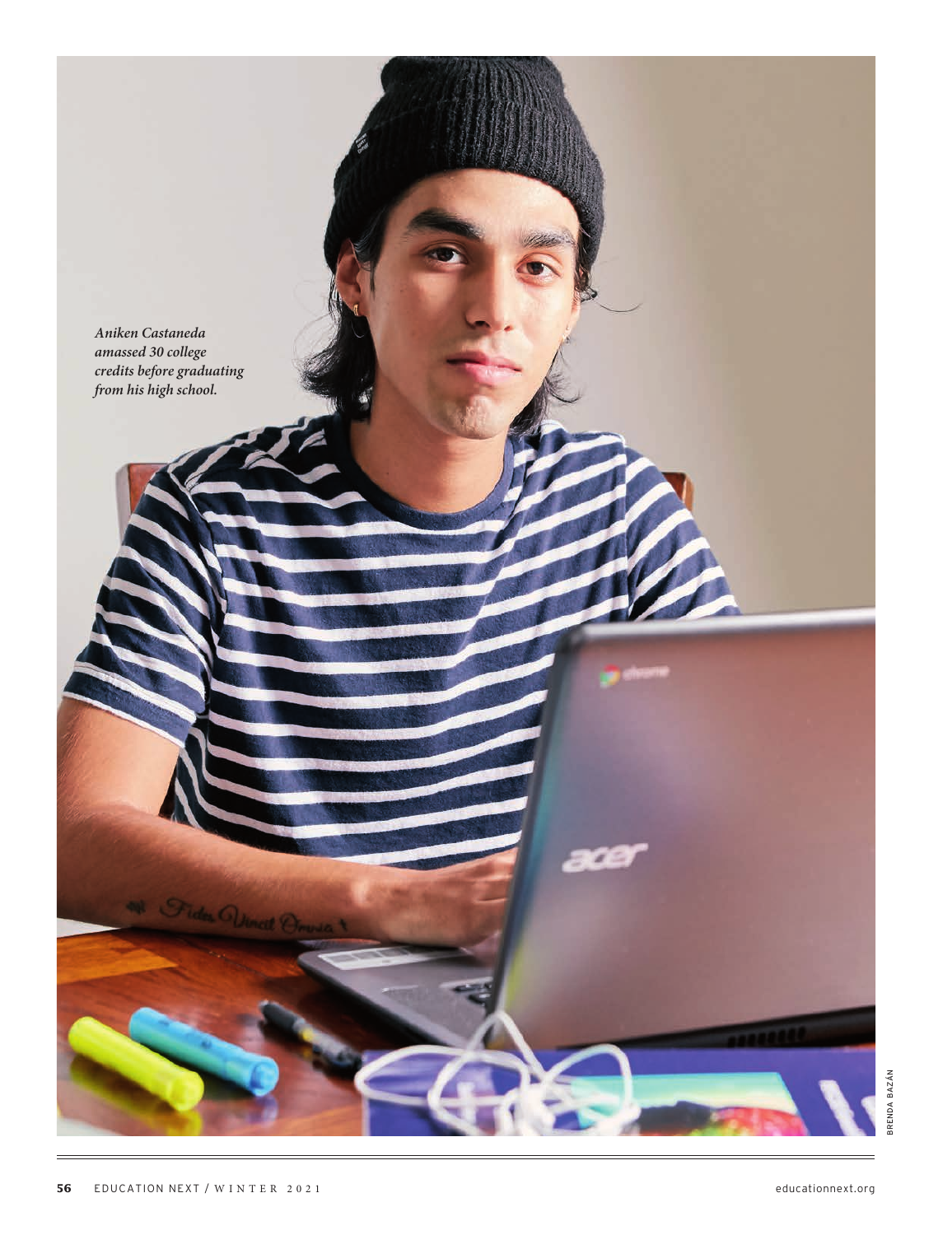**feature**

# The Rise ofDual Credit

More and more students take college classes while still in high school. That is boosting degree attainment but also raising doubts about rigor.

**ANIKEN CASTANEDA** took his first college course, art history, in the summer before his freshman year in high school. He liked the idea of being a college student, he said, and his parents told him it would give him a head start on a degree.

"It was kind of cool to be ahead of everybody," he recalled.

And he didn't stop there. By the time Castaneda graduated from Mercedes High School, in Mercedes, Texas, he had amassed 30 credits, enough to bypass of full a year of college. He hopes to complete his bachelor's degree at Sam Houston State University in just two years.

"I'm taking as many classes as possible because its free and it's something my parents won't have to worry about and pay for," he said.

Castaneda is part of a dual credit boom that is taking place in Texas and nationally, as states seek ways to get more students into and through college with less debt. The trend may be accelerated by the move to distance learning in response to the coronavirus pandemic, as taking an online college course instead of a high school course becomes as simple as just clicking to open a different hyperlink while sitting at the same home computer.

Between the 2002-3 and 2010-11 academic years, the number of high school students taking college courses for credit increased by 68 percent, to nearly 1.4 million, the latest federal data shows (see Figure 1). By 2015, nearly 70 percent of high schools offered dual enrollment, according to the Government Accountability Office.

In Texas, the number of students participating in the program grew by 753 percent between the fall of 2000 and the fall of 2017.

The explosion has been a boon for the nation's community colleges, which have seen adult enrollments plummet since the end of the last recession. At some two-year colleges, high school students now make up half of enrollments, according to The American Association of Community Colleges.

The rise of dual credit has benefitted students, too. Research shows that students who take dual credit courses are more likely to enroll in and complete college than students who don't—and to finish faster, too. A few studies have found disproportionate benefits for low-income students.

"When a student successfully completes a dual credit course, their mindset changes," said Michael Villarreal, a professor at the University of Texas at San Antonio who has studied the impact of dual credit. "They see that they can do college level coursework—that they are college material."

Christian Martinez, the valedictorian at Mercedes High School, said taking dual credit courses gave him the confidence that he could succeed in medical school.

## by KELLY FIELD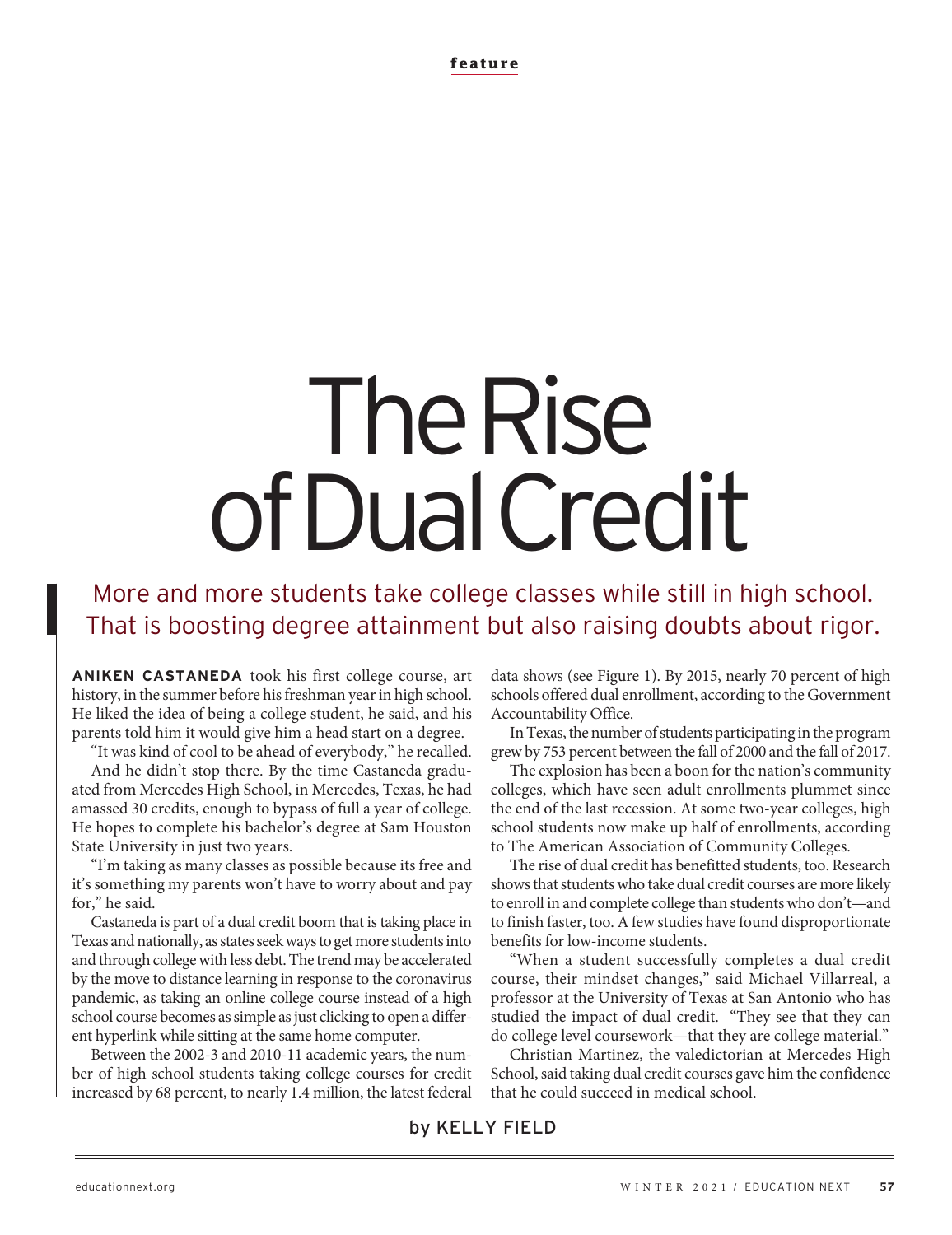"I don't feel too anxious for college," he said. "Once I knew I could commit myself to my studies, I knew I could do it in long run."

Dual enrollment is creating some financial challenges for fouryear colleges, which depend on large lecture-based introductory courses to subsidize more expensive upper-level offerings and to recruit students to majors. With more students knocking off core courses in high school, core 101 classes are shrinking, and humanities departments are losing money and majors. A Texas study found the most common dual enrollment courses taken from 2012 to 2015 were English 1301 (Composition I), English 1302 (Composition II), History 1302 (United States History II), Government 2305 (Federal Government), History

# **More Students Taking College Courses for Credit (Figure 1)**

*Between the 2002–3 and 2010–11 academic years, the number of high school students taking college courses for credit increased by 68 percent, to 1.4 million, the latest federal data show.*



NOTE: Data include public two-year, public four-year, and private four-year institutions. High school students may have been counted twice if they took courses both within and outside of dual enrollment programs at the same institution. Detail may not sum to totals because of rounding or because too few cases were reported for a reliable estimate for private two-year institutions.

**SOURCE:** U.S. Department of Education, National Center for Education Statistics, Postsecondary Education Quick Information System (PEQIS), "Dual Enrollment Programs and Courses for High School Students," PEQIS 14, 2004, and "Dual Enrollment Programs and Courses for High School Students, 2010–11," 2011

1301 (United States History I), Economics 2301 (Principles of Macroeconomics), and Math 1314 (College Algebra).

Meanwhile, doubts about rigor dog the field, with skeptics asking whether the courses—which are often taught in high schools, by high school instructors—are truly comparable to college classes. In Texas and elsewhere, instructors have complained that they're being pressured to lower their standards to keep pass rates high, while professors have said students who took core courses in high school are struggling in upper-level classes.

Last year, the American Association of University Professors issued a position paper that warned that, when it comes to dual enrollment, "financial considerations stemming from decreased enrollment too often predominate over pedagogical concerns."

> "Dual credit courses are not the equivalent of traditional college courses," said James Klein, a history professor at Del Mar College, a two-year institution in Corpus Christie, Texas, who helped draft the paper.

> In addition, racial and socioeconomic gaps in access to and enrollment in dual-credit courses have led some school and campus leaders to question whether the programs may be inadvertently deepening a divide they were supposed to bridge, giving a head start to students who would have attended college without them.

### **What About Rigor?**

Doubts about the rigor of dual credit courses have led some colleges to limit the number of courses that will transfer or to accept only those that were taught on college campuses, by college faculty.

At the heart of those doubts is disagreement about whether high school teachers are qualified to teach college-level courses and fears that they're not holding students to the same standards as college faculty would.

 Castaneda and Martinez, who have taken courses taught by high school teachers as well as those taught by college faculty, said their dual credit courses were more challenging than their regular high school classes.

"Everything was at a much faster pace," said Martinez. "I had to stay mentally involved the whole time, while in my high school classes I could slack off and still get it."

Martinez said the professors were stricter than the high school teachers, who knew students personally and would go easy on them when they struggled.

Rules governing instructor qualifications for dual credit vary by state and accreditor. In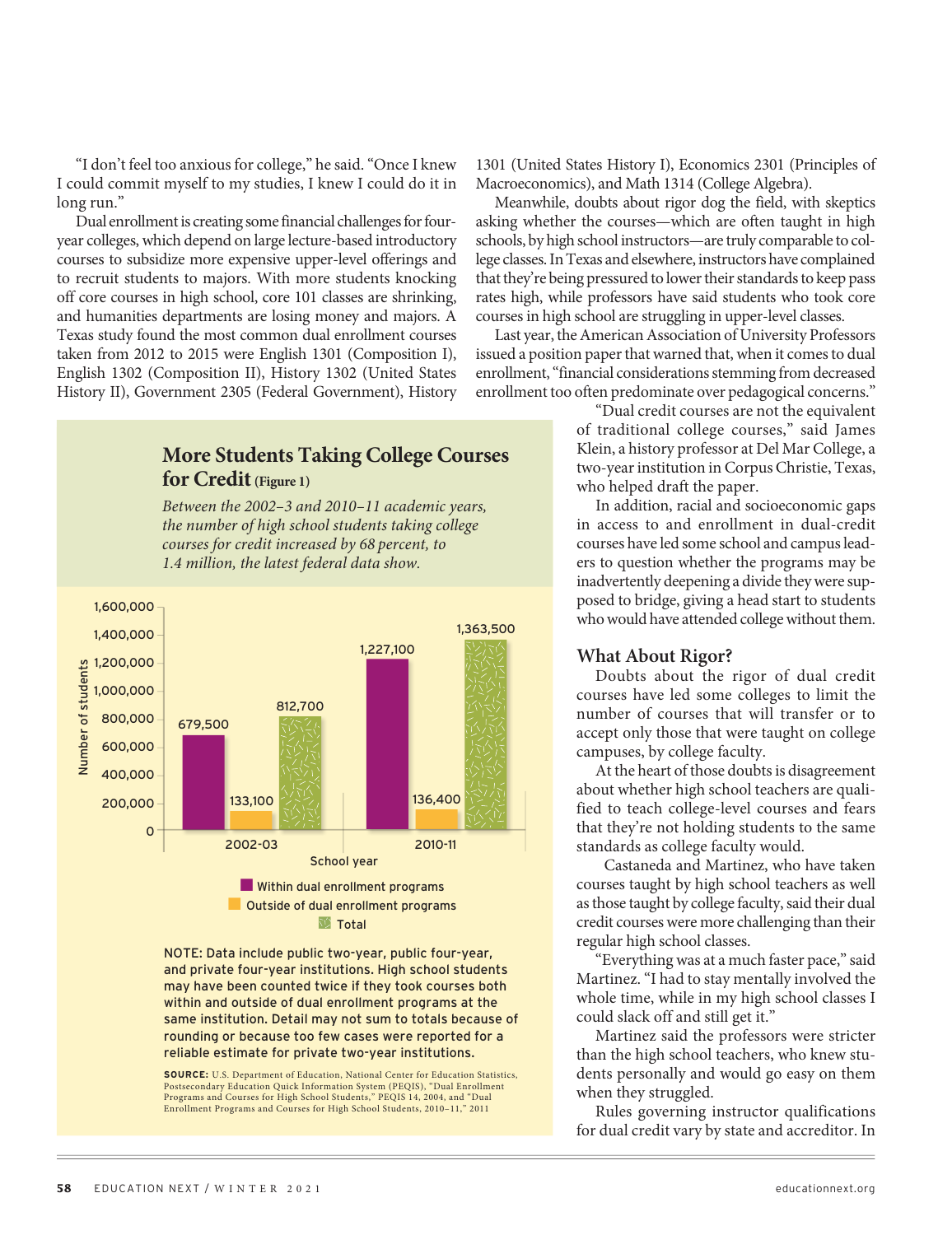# **feature** DUAL CREDIT FIELD

"Dual credit courses are not the equivalent of traditional college courses," said James Klein, a history professor at Del Mar College, a two-year institution in Corpus Christie, Texas.



*Christian Martinez said taking dual credit courses had helped him gain confidence.*

just under half the states, high school teachers are required to possess the same credentials as faculty at the partner college, according to an analysis by the Education Commission of the States; in another 19, they must have earned either a master's degree or a certain number of graduate credits in the field in which they're teaching.

Enforcement of the rules has been spotty, a recent crackdown by the Higher Learning Commission revealed.

The commission reminded institutions in 2015 that dual enrollment instructors had to have a master's degree or 18 graduate-level credit hours in the subject they were teaching. That set off a scramble among colleges in the commission's 19-state jurisdiction. Though a majority of teachers in those states possessed master's degrees, many of their degrees were in education, not a specialty. Faced with the threat of widespread cancellations of classes, the commission issued a reprieve, giving programs seven years to come into compliance.

The north-central accreditor isn't the only one raising red flags about dual credit, however. In 2018, the Southern Association of Colleges and Schools Commission on Colleges issued a policy statement reiterating its rules regarding dual credit courses. Steven Sheeley, its senior vice president, said the reminder was prompted by recent growth in the programs.

"The institution has to demonstrate that it has control over admissions, curriculum, and faculty, so it doesn't look like a second-class course," he said.

Faculty associations, including the American Association of University Professors and the American Historical Association, have also registered their concerns The AHA called on history departments to exert "greater oversight of curriculum and instruction" and "ensure a college-level course is being offered."

James Grossman, the American Historical Association's executive director, said that with dual enrollment courses, unlike in International Baccalaureate or Advanced Placement classes, "there is no common assessment" to make sure that what students are learning is comparable. "So you are really at the mercy of the oversight of the teacher and the teacher's syllabus."

In Texas, where more than 200,000 students participated in dual credit last fall, Raymund Paredes, the state's former commissioner of higher education, has called for

slowing the growth of dual enrollment, warning the state has "oversold the potential of dual credit courses."

"The just there's no way all those students could be college ready, or even close to college ready," he said in an interview.

Harrison Keller, the current commissioner and a former top administrator at The University of Texas at Austin, shares those concerns. He worries that high school dual credit instructors may be tempted to water down their courses "because the high school grade is high-stakes for students" in the state. In Texas, the top 10 percent of each class is guaranteed admission to the state's selective public colleges.

Keller, who replaced Paredes in 2019, said that while some districts are working to ensure that dual credit classes are as challenging as regular college courses, too many instructors still favor rote memorization over "a deeper engagement with the material."

When he was still at UT's flagship campus, Keller created a program that tackles that problem. Known as OnRamps, the program has faculty design courses and train their high-school counterparts to teach them, using inquiry- and project-based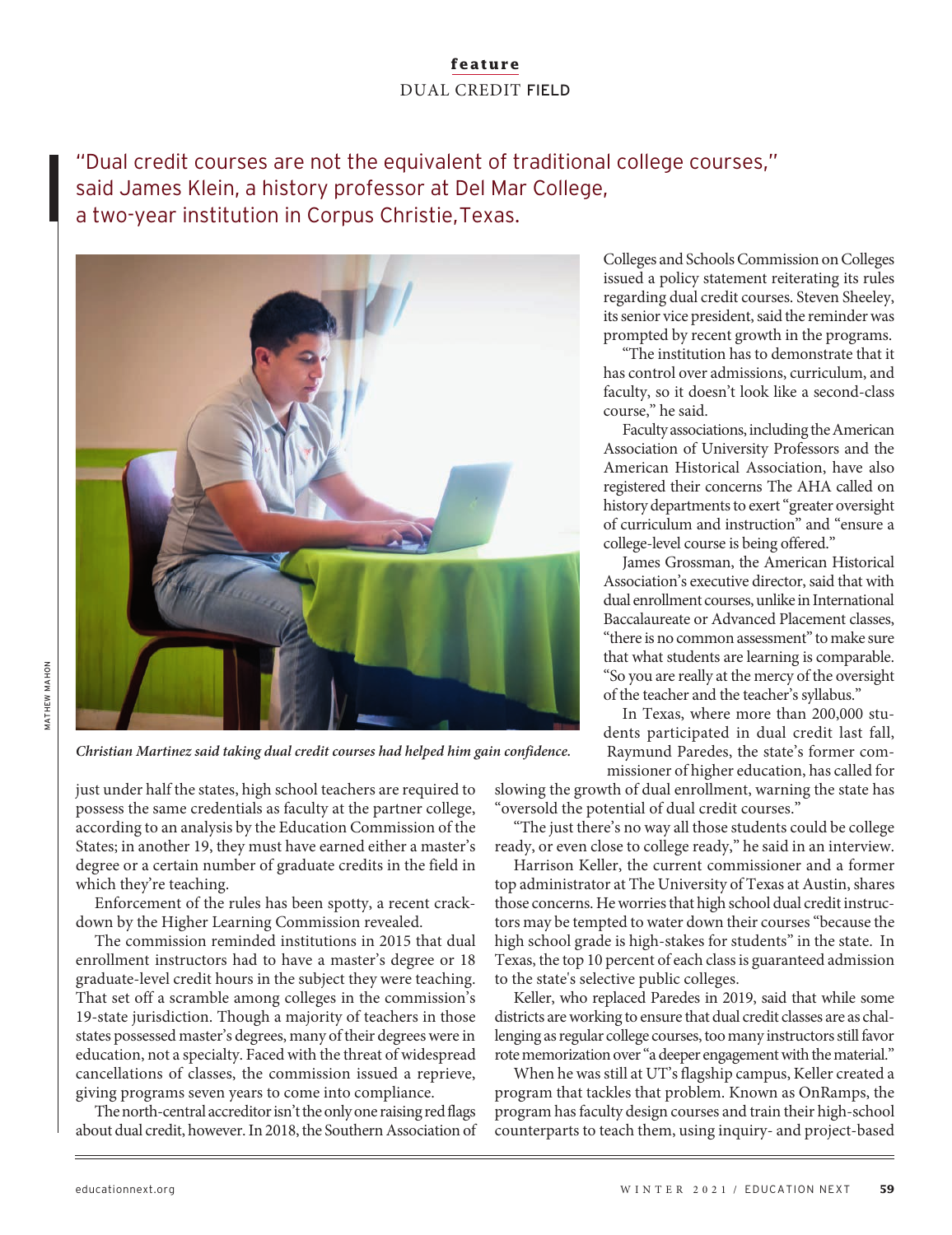methods. To discourage grade inflation, students receive two grades—one from the high school teacher and one from the college professor.

The goal, he said, is "to help teachers and students understand what expectations look like on the higher ed side," and to give students "the opportunity to recalibrate while the stakes are still low."

Chester Finn, Jr., president emeritus of the Thomas B. Fordham Institute, said he'd like to see more programs like OnRamps, but acknowledged that such efforts are "expensive and laborious and not necessarily in the self-interest of a lot of institutions."

"A lot of institutions that offer dual credit are doing it because they want enrollment—the butts in the seats and the state dollars" that come with them, he said.

### **Uneven Growth and Persistent Gaps**

Dual enrollment is hardly a new concept. Colleges have been offering individual courses to high schoolers for decades, and the first state-wide program was created in the mid-1980's, in Minnesota.

What has changed is the way it's used.

Like Advanced Placement, dual enrollment started as a way to give more

advanced students access to challenging coursework. It was seen as solution to senioritis and the wasted senior year.

But as the cost of college rose, and graduation gaps hardened, dual credit was repurposed. Policymakers began pitching the programs as a way to lower the cost of a degree and put more low-income and first-generation students on the path to postsecondary education.

Over time, states began offering the programs as early as freshman year. By 2010-11, forty percent of institutions allowed tenth graders to take their courses, and a quarter gave 9th graders that option, a federal survey found.

Some of that expansion took place in early-college high schools, which allow students to obtain both a high school diploma and an associate degree. Such schools multiplied after 2002, when the Gates Foundation began pouring millions into the early-college movement. Texas has dozens of them.

Yet in many parts of the country, dual credit still isn't reaching many of the low-income, rural and minority students who need it most. Just over half of high-poverty schools—where a majority of the students are Black and Hispanic—offer dual enrollment courses, and only a quarter of small, high-poverty schools do, a study by the U.S. Government Accountability Office found. In districts that offer dual enrollment, Black and

*James Grossman, executive director of the American Historical Association, presses for more oversight of dual credit courses.* 

Hispanic students tend to participate at lower rates than their white and Asian peers, other research shows.

The growth of dual enrollment nationally has been uneven. Participation rates vary dramatically by state—ranging from barely one percent in Massachusetts to 23 percent in Indiana. Participation also varies by race, with 10.3 percent of white students taking dual credit, compared to 4.7 percent of Black students and 5.7 percent of Hispanic students, research by the Community College Research Center found.

In Texas, students of color make up a larger share of dual credit enrollments than they used to. In 2007, Hispanics accounted for 38 percent of enrollments and African

> Americans accounted for 5 percent; by 2017, those shares were 46 and 7 percent respectively, an increase "consistent with student enrollment of Texas public high schools," according to the Texas Higher Education Coordinating Board.

> Even so, just 10 percent of Black students and 16 percent of Hispanic students who graduated from Texas high schools in 2015 participated in dual credit in 11th or 12th grade, compared a 26 percent of white students, a study by the American Institutes for Research found.

> Those gaps may be partly due to differences in the availability of courses. High-poverty schools, which disproportionately enroll students of color, may

have a harder time attracting teachers with the credentials needed to teach dual credit courses than wealthier ones do.

But racial and socioeconomic gaps exist even in schools with robust dual credit programs. In fact, districts and metro areas with higher overall participation rates tend to have deeper racial and ethnic divides than those with lower ones, a study by the Community College Research Center found. This suggests that there are other variables at play.

One factor may be the programs' eligibility criteria, which often include a minimum GPA or minimum score on a standardized test. While some states have opened up dual enrollment to average students, many still limit the classes to higher-achieving ones, according to the Education Commission of the States.

The cost of the classes may also be contributing to the gaps. Though most states offer the courses at a discounted rate—and a little over half make them free—students are often responsible for fees, textbooks and transportation costs, a report by the College in High School Alliance found.

A final factor could be educator bias. Schools often rely on the recommendations of counselors, seventy percent of whom are white, to identify students for dual enrollment. However unintentionally, their "judgments may be shaped by implicit (or even explicit) racial bias," according to the Education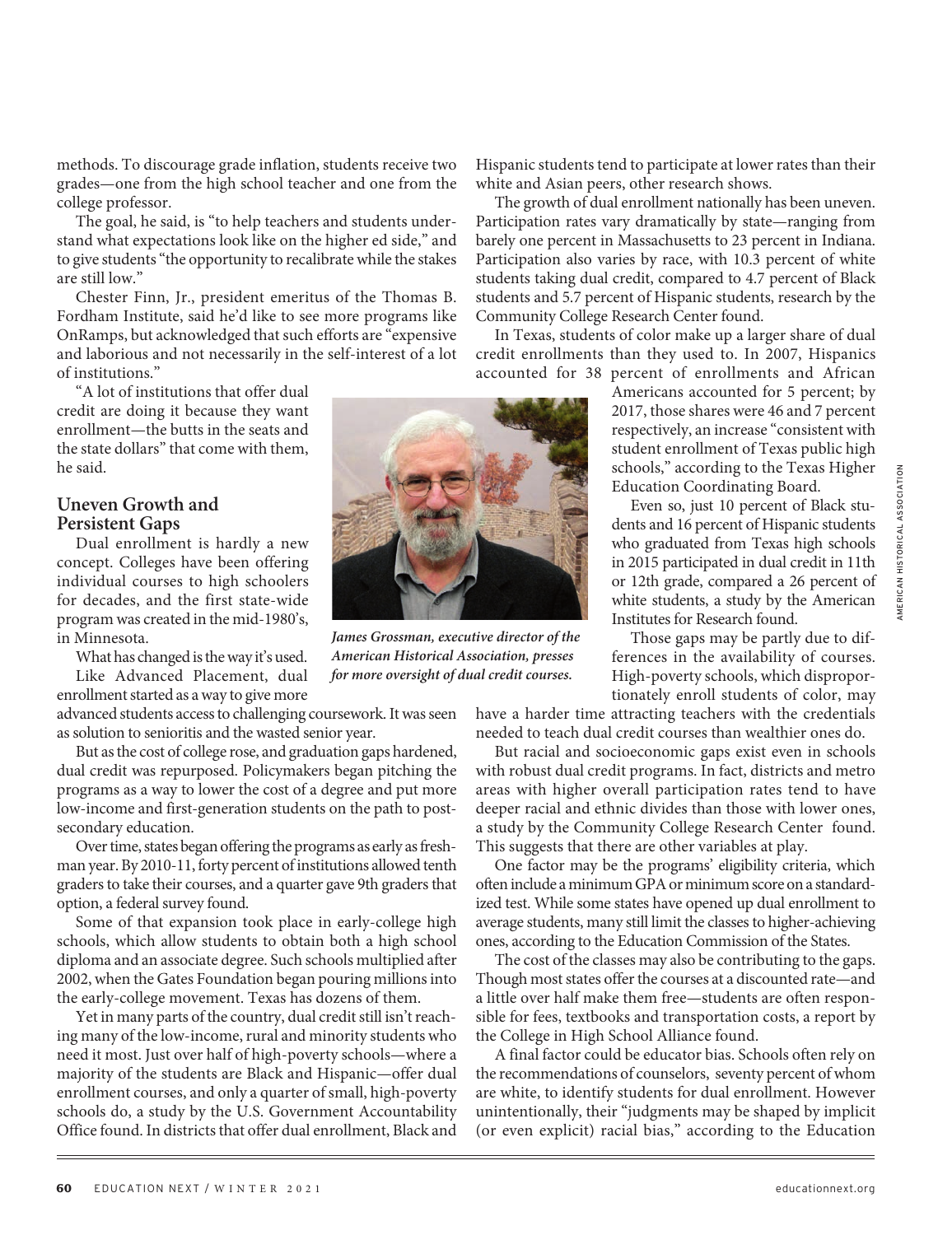# **feature** DUAL CREDIT FIELD

For every dollar that Texas spent on dual credit instruction in 2016-2017, taxpayers are expected to gain \$1.18 in reduced spending and increased tax revenues—the result of students taking less time to graduate and entering the workforce earlier according to a study conducted by the American Institutes of Research.

### Trust, a non-profit focused on equity in education.

Erik Gilbert, a history professor at Arkansas State University, said he's seen a demographic shift in his classroom in recent years. Students enrolling in his introductory courses these days are more often minorities, adults, and graduates of rural high schools; the suburban, white, and middle-class students are going straight into upper-level ones.

Gilbert said he would like to do away with dual enrollment altogether, so students from across the social and economic spectrum can learn together. He said that general education used to be like the military draft—"it pulled people from all

backgrounds together," he said. "That's not happening as much anymore as people go directly into majors."

### **What the Research Shows**

Studies in Texas and elsewhere have found that dual enrollment boosts key student outcomes, including high school graduation, college enrollment, college

persistence and completion and time to degree.

Still, most of the evidence for dual credit has come from small-scale, single-state studies that haven't controlled for selection bias: the possibility that students who choose the classes are more motivated, and more skilled, than those who don't. In a 2017 literature review, the Institute of Education Sciences found only two stud-



participants. While students surveyed by the researchers cited "saving time and money" as a major motivator for taking dual credit courses, only those who entered college with 60 or more credits— the number required for an associate's degree—saw any significant reduction in student loan debt.

The Texas system's report doesn't speculate on why that is. But Angela Guadian-Mendez, director of student completion for the Alamo Colleges district, said she thinks it has something to do with colleges' transfer policies.

Texas, like 28 other states, requires its public colleges to accept dual enrollment credit with no added restrictions.



*Harrison Keller (left), a former University of Texas administrator, is the commissioner of higher education for Texas. Raymund Paredes (right), was commissioner until Keller took over in 2019.*

ies that met its standards for rigor, and both focused on earlycollege high schools.

In Texas, a pair of recent studies has ignited a debate over the benefits of dual credit. One, by the University of Texas system, found that dual credit students had higher GPAs than students who came in without college credits, and were three times as likely to graduate in four years.

The other, commissioned by the Texas Higher Education Coordinating Board, found that dual credit increased the odds of graduating for traditionally advantaged students only; for lower income students, it actually hurt their chances of completing college.

One surprising finding in the system's study was that dual credit did not reduce borrowing for the majority of

But in Texas, at least, colleges don't have to count the credits toward the major. That means that many students must take additional classes—and incur additional debt—to graduate.

In an effort minimize this credit waste, the Alamo Colleges district recently created a "red-yellow-green" system that classifies dual credit students by their degree of focus. Students who aren't sure what they want to study, or where they want to attend college, are limited to 9-18 credit hours of specific courses; those who have identified a pre-major or "career cluster" can take 21 to 45 credit hours, and those who have homed in on a both a college and pre-major can take 60-84.

"Now we have a system that can catch students and save them time and money," says Guadian-Mendez.

So are dual credit courses a good investment for taxpayers,